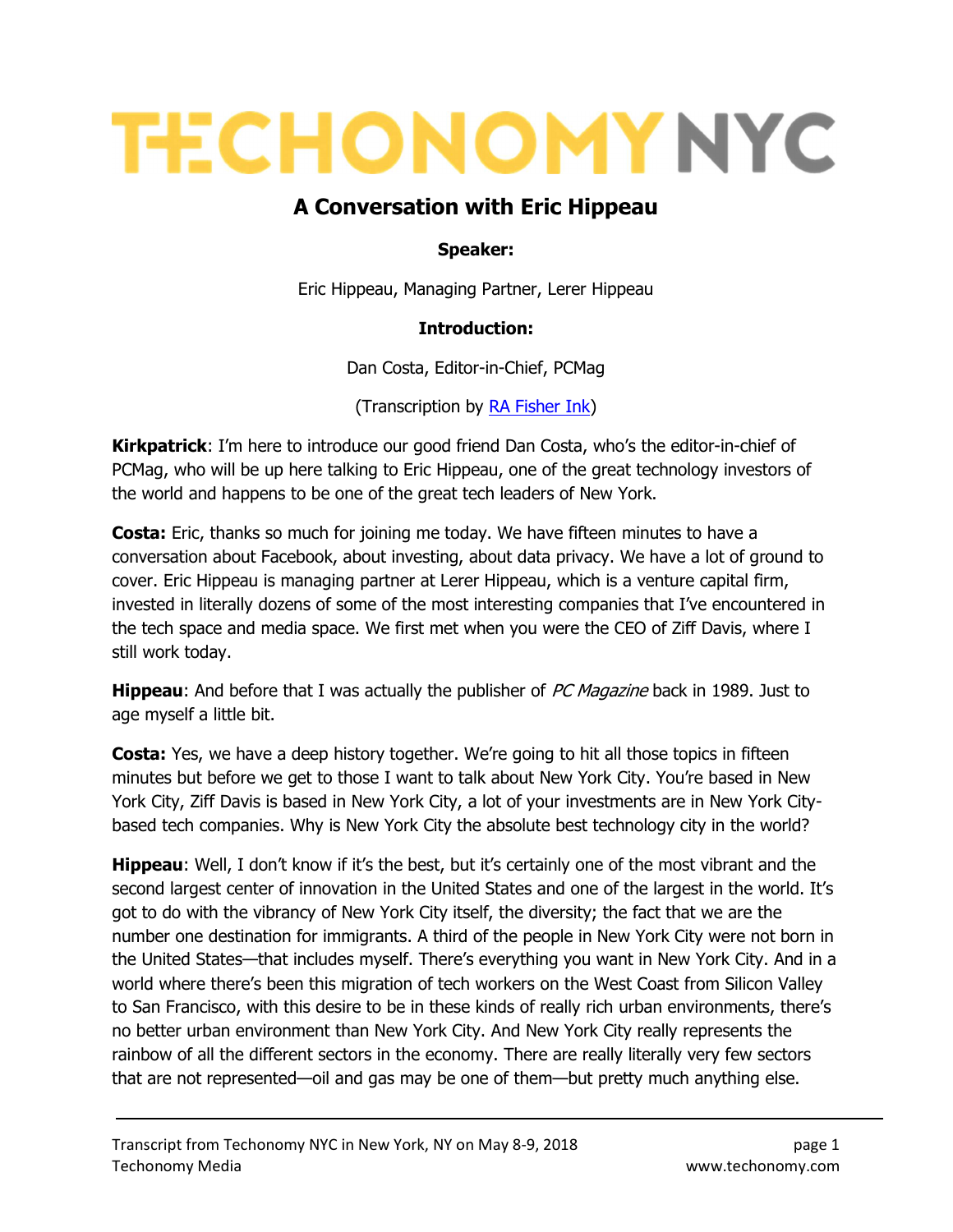So people who have this domain knowledge and who have experiences want to use technology to create disruption and create new companies. We at Lerer Hippeau have decided that we are going to have that we are going to hang our shingles about travelling for work a few years ago, which has been one of the best decisions ever, and we invest primarily in New York, about seventy percent of our companies are here and it's been wonderful.

**Costa:** Let's talk about a company that's not based in New York City. Facebook has really, in the last couple of months, shined a spotlight on how data is being used in the digital economy. They've taken a lot of heat; they've made a lot of admissions. They said they're going to do better. We now know a lot about how data is being used. What do you think consumers still don't understand about how data is driving the digital economy?

**Hippeau:** I would say that the data is being misused. I was a journalist in Brazil when it was a military dictatorship and my phone was tapped and I was being followed and I was being harassed by the secret police, and then when I came to the United States my ideal was a free world. Freedom, I can maintain my privacy as long as I am a law-abiding citizen, I could do whatever I want, and no one is going to follow me and tell me what to do. I find what Facebook is doing with data to be really scary, in many ways like a surveillance state and people don't realize how much data are being collected about them. It's not just data about yourself; it is data about all the people that you touch is being collected. I think that the Cambridge Analytica scandal is probably just the tip of the iceberg, because my view is that Facebook has lost control of the platform. Now since a couple years ago they've restrained it but before that, application developers really had free access to all the data and we don't really know what else people have been doing with that data and I think it will continue to surface.

I think that we should all be very concerned; I think that we should all be very wary of our privacy. I don't know if you have had the chance to change your Twitter password because of course Twitter did not encrypt everyone's passwords. Why should they right? They're a data company.

## [LAUGHTER]

So I changed my password yesterday and then they encourage you to go and review all of the applications to see if you want to reauthorize them. I literally had fifty applications I had never heard of in my entire life that somehow, somewhere I supposedly had authorized them to use my login and I just don't recall that and I can tell you I never did that.

**Costa:** Those authentications that you go in, you go to a site, and it's like, "Oh do you want to login on Facebook or Twitter?" If you click yes, they have access to your account forever.

**Hippeau:** Well, that, but I'm pretty sure that some of these authorizations were not mine. So I don't know what they did but I'm just saying it's high time that we took back control over our privacy and our data because the consequences—I'll just say one thing. Facebook was going to deploy facial recognition. Hopefully they won't. We'll see that. In China, there's one whole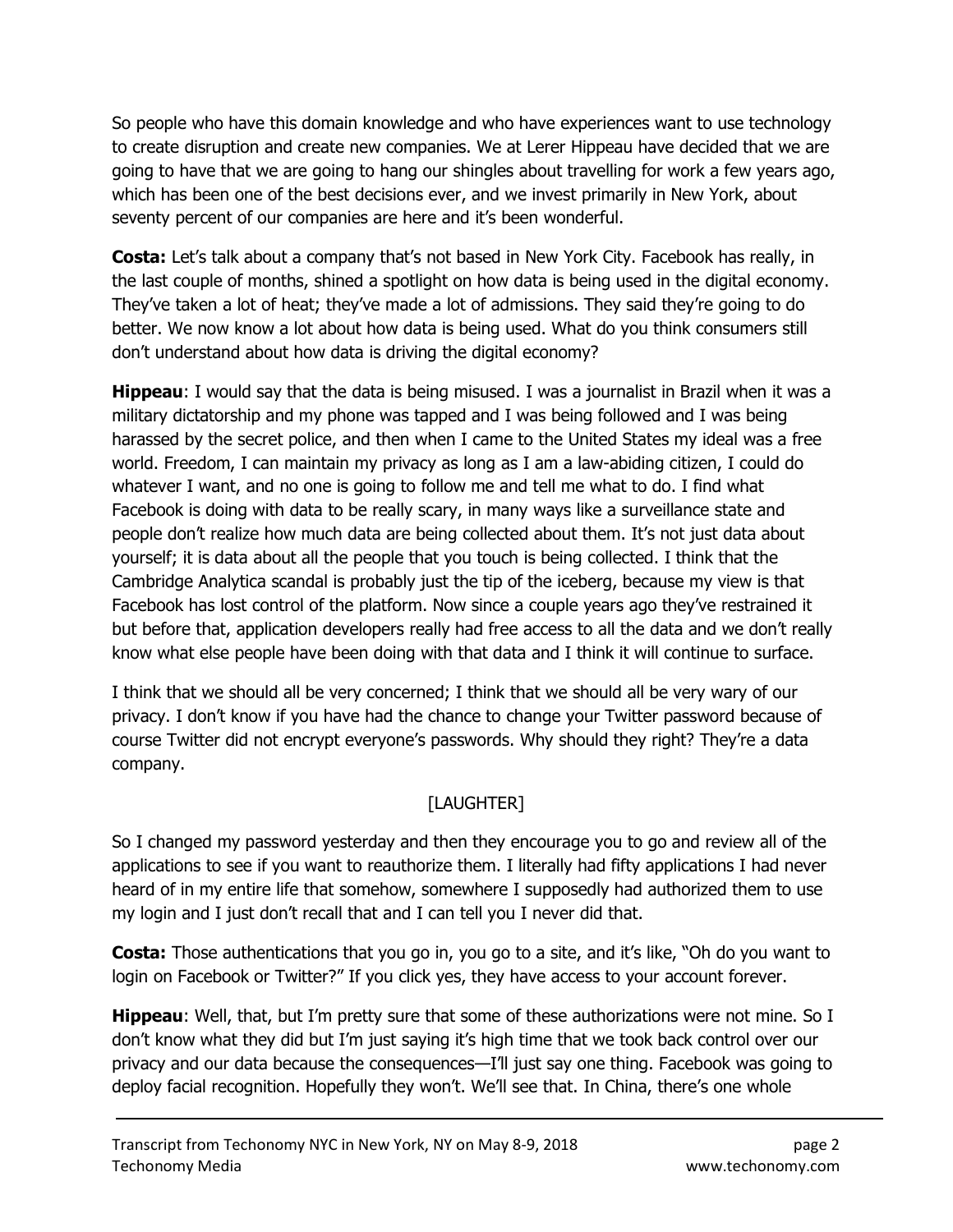province, the Uighurs [Xinjiang] province, which is a Muslim province where every citizen is subject to facial recognition and every citizen has a social score depending on how the state is deciding whether you are a dependable or not a dependable person. The story is that is actually just a testing ground that China is going to deploy this throughout their country. We cannot make one step in the direction of something like this. So regaining control of our data and our privacy, in my mind, is a national emergency almost.

**Costa:** So you saw the hearings—Zuckerberg was questioned by Congress. They asked the best questions they could come up with. If we want to exert control, do you think that these are the men and women that can form laws to actually give us control back over these platforms?

**Hippeau:** Are you kidding me?

### [LAUGHTER]

Hippeau: I mean...

**Costa:** I already knew the answer to that question.

**Hippeau:** This is worse than the Luddites asking the questions. These people had no clue. They didn't even know what Facebook did and how it worked. Terrible.

**Costa:** They sell advertising, I'm told.

**Hippeau:** That's right.

**Costa:** Let's pivot quickly to some of the media properties that you've invested in. The state of media—I've been in media for twenty years; you've been in media longer for than that. It seems that media has always been in crisis, since I first got my first job. You're still making investments in new media companies. What do you look for in a media company? How do you advise CEOs about how to make it work today's economy?

**Hippeau:** I think it's going full circle. Media used to be a brand. *The New York Times, The* Economist, it came in a package. It was a magazine, it was a newspaper, and it was trusted or you didn't trust it and if you didn't trust it you didn't buy it. But if you bought it, you trusted it. There was a standard and so it was a package. Then with the advent of social media, that got disintermediated and so people were just basically absorbing articles. It was very hard to attach a brand to another. We do that quite well with BuzzFeed but by and large it's been quite complicated to do that. Because of this lack of trust of fake news and lack of trust in pretty much any institution you could imagine, including the media, I'm sensing and I'm hoping, perhaps—my friend was saying I'm hoping that we're going to go back to this idea that the brand in media really means something. That it means journalistic standards. You can say that it means it represents the left, it represents the right—it doesn't matter, as long as there is a process and a semblance of work being done to verify that this data is actually correct.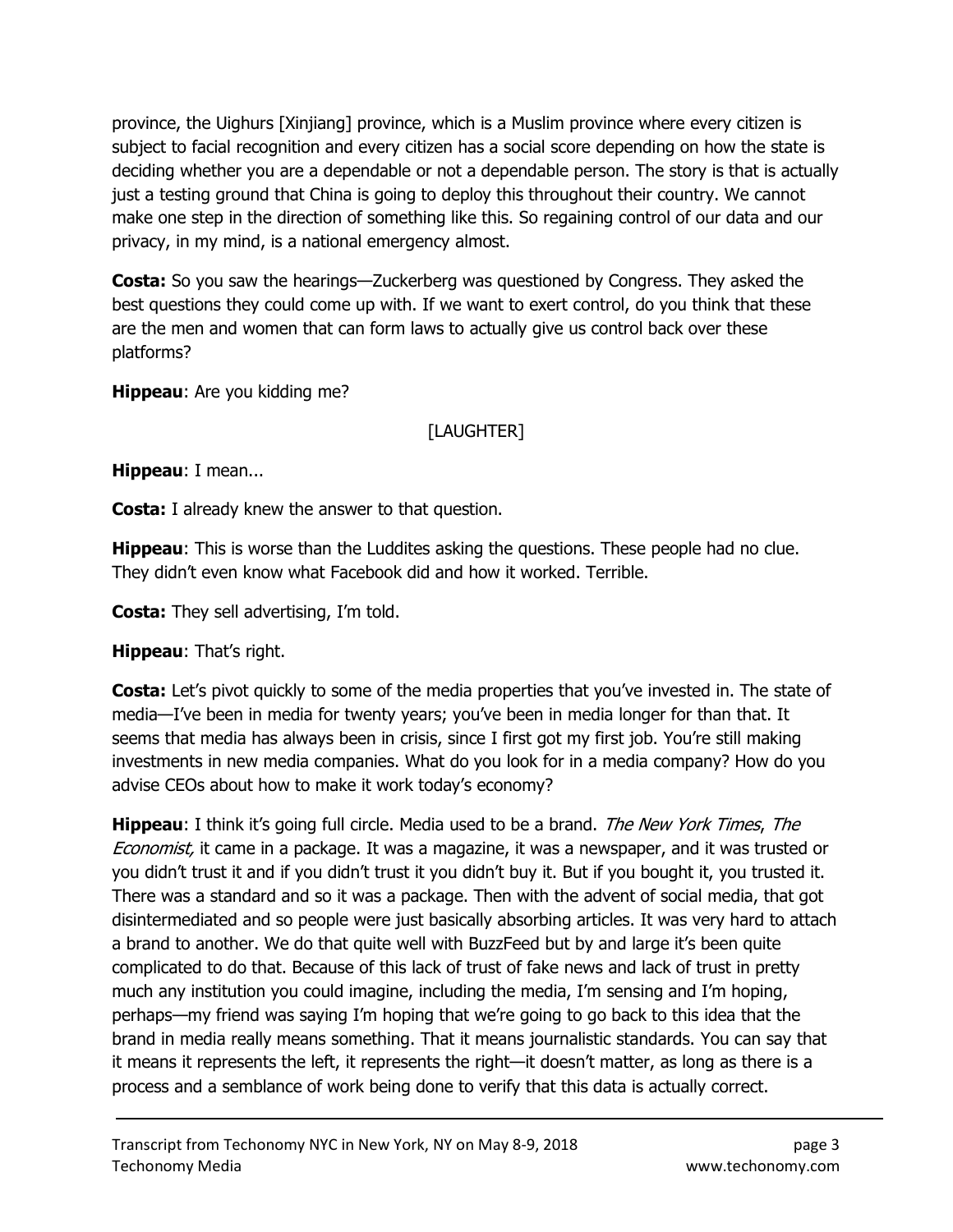I think that there is a post-Facebook world. I'm looking for companies that are not dependent on Facebook, because I've seen the ravages that Facebook can do to media companies and it's not pretty. Facebook is not a nice player—let's be clear about this. They utilize everyone's content and sell advertising. And I think Sir Martin was saying, well really what they are is a media company. That's the last thing they want to recognize what they are, but they are. A good example would be Axios. It's the team that did Politico. They left and we backed them with others—but it's a newsletter format. They recreated the format, it's a little different than most newsletters. It's kind of an old-world format. Newsletters have existed for a long time. But it's super effective. If you really want to know what's going on in Washington in the morning, you have to read Mike Allen at 7:00 in the morning or 8:00 in the morning, and a lot of people do. So that's what I'm looking for. I'm looking for companies that are journalistic in nature, are there to build a brand that will be trusted or trusted by a certain number of people. And we're finding them. They do exist, and I think that media has a bright future. I can't imagine a world without media. I can't imagine a world where you don't know what's true and not true.

**Costa:** It's interesting because there's the brand of the publisher that has a lot of value, then the brand of the author. Mike Allen has a voice, he has a reputation on his own, and people go to him and trust him individually and I think that's something that we lost a little bit in the atomization of media was that authorial voice and that unique value.

#### Hippeau: Look at PC Magazine.

**Costa:** Please do, please look at *PC Magazine*.

**Hippeau:** We're not going to go there too long, but *PC Magazine* was—we established it as the authoritative brand that would test every product in the technology world and you still do that today.

**Costa:** Amen to that. Let's talk about another segment that you invest in pretty heavily which is this sort of new breed of direct-to-consumer business where you've got companies that are launching. They're having a relationship directly with their consumers through social media and through the web, and they're selling their products directly. You've got a variety of companies in this space: Allbirds, Warby Parker, Casper—really a new generation of retailing. What do you look for? And now everybody's jumping into that space. What do you look for in a successful direct-to-consumer business?

**Hippeau:** Right, so this is technology taking over the world, and I think technology is completely changing the way that we buy. My office is in SoHo; a third of the stores are empty in SoHo. We just started a marketplace for pop-up stores; because that's the way it's going. What you're looking for is you're looking for products that have been sold the same way. Mattresses are a good example. Mattresses have been sold the same way now for whatever thirty, forty years. The process of buying a mattress is a really convoluted, nontransparent kind of like—most buyers of mattresses are women. They have to go into these stores; people ask them to lie on these mattresses. It can only go downhill from there, right? It's not a good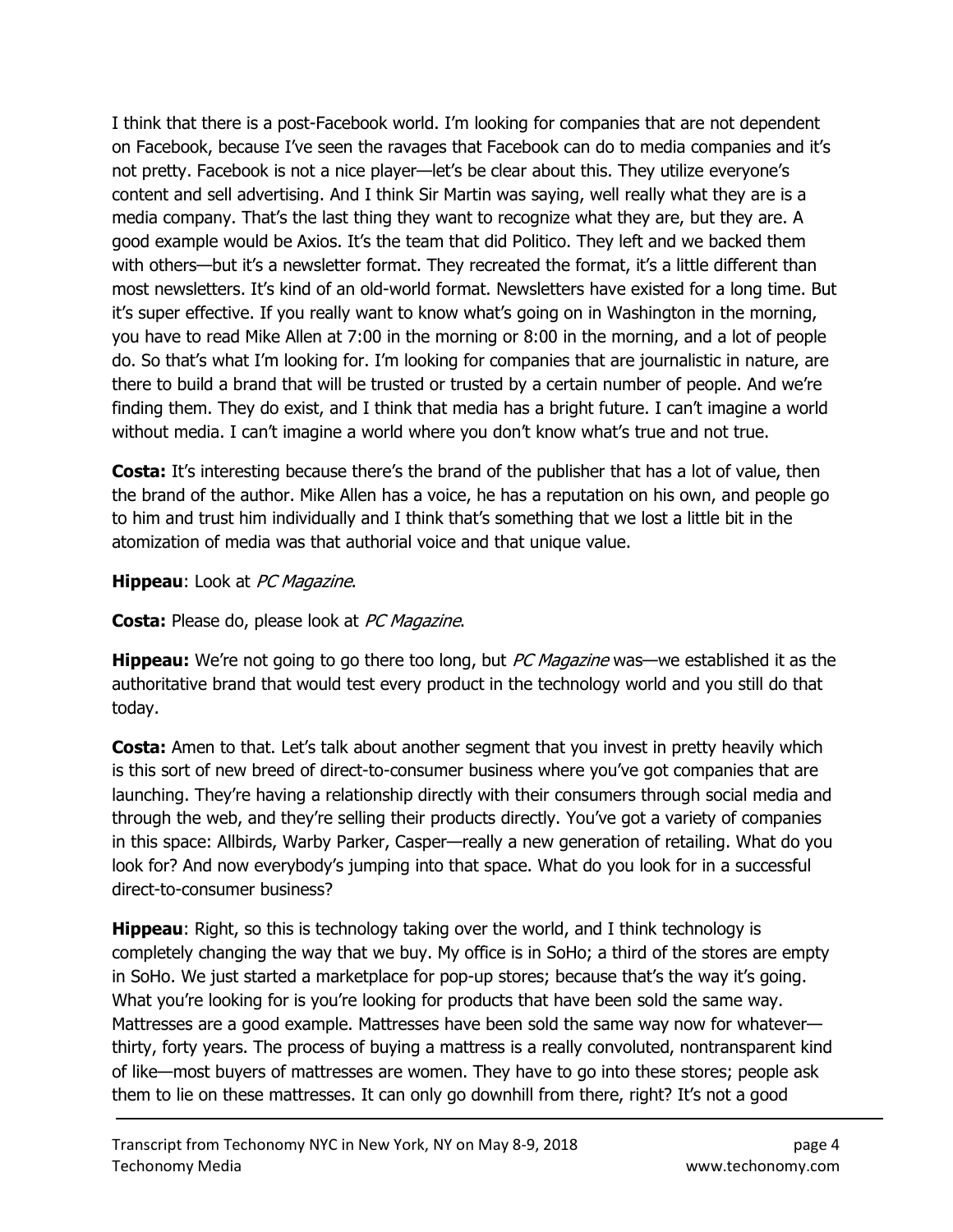process. But it keeps going on. And, by the way, all of these companies are owned by private equity, which as a venture capitalist is a great sign because the first thing private equity does is kill innovation. So you say, "Wow, that's great, they're killing innovation so I'll innovate." So you are looking for a team that hopefully has domain expertise but some experience and knows how to create a brand because into this world, in the retail world, the brand is everything. You have to have a great product, the product has to kind of sell itself, it has to go viral, you have to understand how to use social media but the brand is really the key. So Casper is by far the leader; they were the first to go direct. They're the leaders. There are a lot of me-too products, but most people don't recognize the names of me-too products, they recognize Casper, so that's what you're looking for.

**Costa:** And we talked about the importance of design and the brand story. It's not just the brand; it's the story that comes with it that people buy into.

**Hippeau:** It's the story; it's the connection, "Oh my god, this is the product, this is the honest, well-priced, easy-to-deliver, easy-to-use product that I've been waiting for and it's completely transparent." You know how the product is built, and there's no tricks there's no gimmicks, it's extremely honest. Honesty really goes a long way.

**Costa:** All right. We're running out of time so I'm going to get to my last question which is: What are the next emerging technology areas that you're looking to invest in?

**Hippeau:** This might take a long time, so we won't go the full way. I'll talk about robotics. There is a vibrant robotics community here in New York. That robotics community came out of the 3-D printer world. We were early investors in MakerBot, the 3-D printer company. They were in Brooklyn, and in Brooklyn there is this vibrant community who came out of that whole world. What these people are doing is that they are going back to the supply chain, which is mostly in China, and they're looking at all these 3-D printer components, which have become commoditized and they're building robots. So all the value goes into the software layer; the hardware is very cheap. I'll just give you an example. We have a company called Opentrons. They make robots to automate lab work. In most labs, any kind of lab, the basic work is moving liquids from one pipette to another in very precise doses. A lot of that work is still done manually with about a 10 percent error rate, which could be a problem. They manufacture a \$5,000 robot—a very smart robot that has various applications that you can make it do. It has reduced the error rate down to less than 1 percent. They're still a seed-level company; they haven't raised a Series A yet and they sell forty robots a month. That whole world is incredibly promising.

The other thing I would probably quickly say is about voice computing as one of the next big platforms. I don't know if it's good or bad that we'll be speaking to all these machines, but we already speak to our cars. We speak to the Echo system; we will be speaking to refrigerators it's kind of a little bizarre but it's really effective. What's making it possible is all the back end, all of the machine learning, which is all the stuff behind the scenes is moving at incredibly accelerated pace. So voice is going to be a really exciting platform.